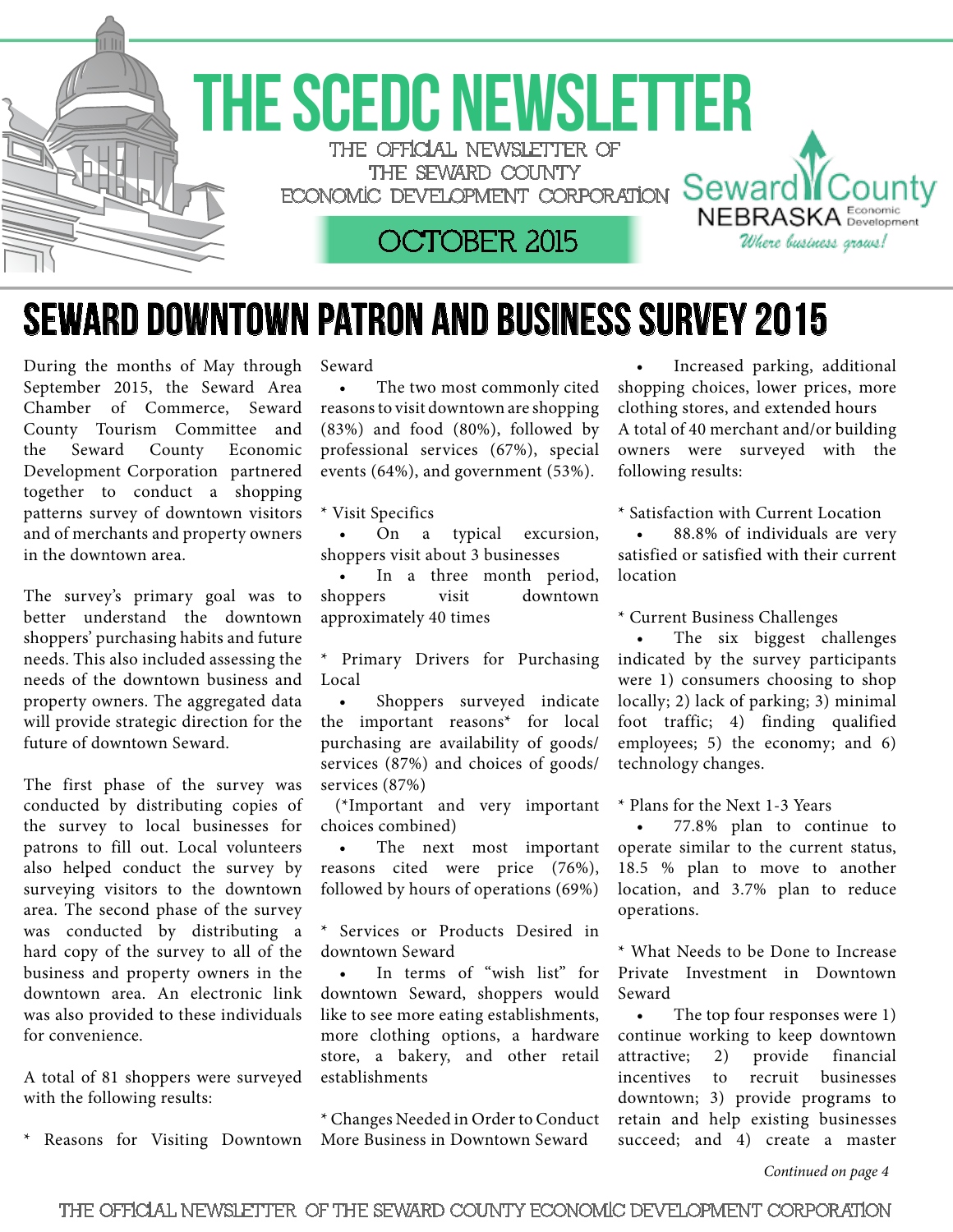# SCEDC Annual Meeting October 1

• The SCEDC Annual Meeting started off with a short formal meeting where private sector members were elected to the SCEDC board of directors for the upcoming fiscal year.

• Lunch was provided by Nate's on the Nine.

• The keynote speaker was Mike Claborn from the Nebraska Public Power District. He discussed the recently completed survey of Downtown Seward Consumers, Merchants, and Building Owners. After his presentation a targeted discussion took place about revitalizing downtowns throughout Seward County.

• A business tour and beer tasting was held at Bottle Rocket Brewery (a member of the SCEDC), which is located in the old Flower Mill (230 S. 5th St. - across the street to the east of the Seward Memorial Library).



### **DOWNTOWN** revitalization site visits conducted in Milford and Utica

The City of Milford and Village of Utica applied for the competitive Downtown Revitalization (DTR) Community Development Block Grant (CDBG) Program Phase 1 Planning Funding through the Nebraska Department of Economic Development (NEDED). Both communities utilized a tremendous amount of volunteer hours to write the applications and were competitive enough to elicit a community site visit from NEDED representatives. These site visits were approximately three hours in length and required both municipalities to display a broad representation of local support from business, civic, and community leaders for their downtown revitalization initiatives. A recent statement from NEDED representatives indicated that information about the awards for the DTR CDBG Program will be released after the NEDED receives the federal funding to enact the Program in Nebraska for this fiscal year.

## Nebraska Department of Economic Development Director visits Seward County

Brenda Hicks-Sorensen was appointed by Governor Pete Ricketts in January 2015 to become the Director of the Nebraska Department of Economic Development (NEDED). She has made it a priority to visit communities and counties all over Nebraska to familiarize herself with the unique economic development efforts going on across the state. Brenda visited Seward County on September 1. She was introduced to the Seward/Lincoln Regional Rail Campus (industrial development site located in Seward),

had conversations with business leadership from Tenneco, Inc. and Hughes Brothers, Inc., and took a tour of the Southeast Community College campus in Milford. The site visit was planned and hosted by the Seward County Economic Development Corporation. Brenda took home a copy of the City of Seward Playbook (a marketing document highlighting the recent exciting community projects taking place in Seward).

Here is the link for reference: http://www.sewardregional.com/ wp-content/uploads/2015-City-of-Seward-Playbook.pdf.



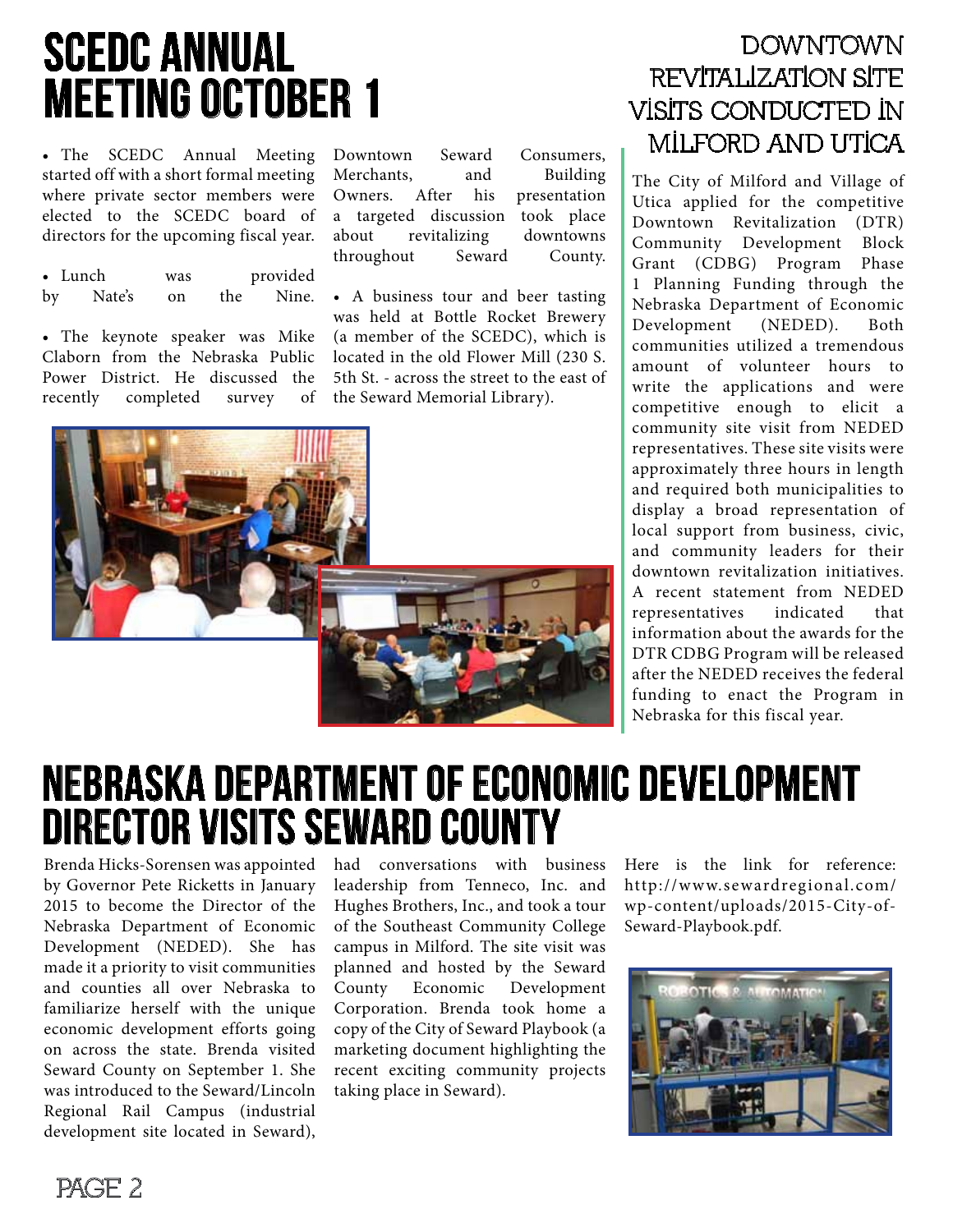# Lunch & Learn

The SCEDC will hold a Lunch and Learn event on Wednesday, November 18 from 11:30 a.m. to 1:00 p.m. at the Seward Memorial Library.

Dr. L.J. McElravy will present "Achieving Successful Intergenerational Communication in the Workplace."

RSVP by Friday, November 13 to Director@SewardRegional.com.



*Join us for a great learning and networking opportunity.* 

#### PROMOTE YOUR Business at Rural Opportunities Job Fair

The Seward County Economic Development Corporation is partnering with the Seward Area Chamber of Commerce at an upcoming job fair titled, "Rural Opportunities Job Fair." The event is hosted by the University of Nebraska's Rural Futures Institute and is schedule for October 21. It's intended to connect students with rural communities and businesses. The Fair will allow students to explore internship, job, social and business opportunities in rural Nebraska. This is a first-time event and we encourage all businesses and organizations in Seward County to send us any job openings, internship opportunities, and other opportunities that we can promote during the Fair. If you send them to Director@SewardRegional.com no later than October 15, we will include them in the information that will shared at the Seward County booth at the event. This is a free opportunity to promote your business and job opportunities to potential job candidates.

## Manufacturing event to be held October 9

Seward County Manufacturing Day is Seward County's opportunity to celebrate the manufacturing industry. The event will allow area students to connect with local manufacturing companies. The goal is to promote manufacturing employment opportunities in Seward County, focusing on the technical and skilled labor positions. High school and Southeast Community College (SCC) in Milford students are encouraged to attend.

The event will be hosted on the Milford Campus of SCC. Here is the agenda for the Friday, October 9 event (for more information about how to get involved, please e-mail Director@SewardRegional.com):

• 1:00 p.m. - A panel of speakers representing manufacturing employers from around Seward County will discuss why they enjoy their jobs in the industry

• 1:30 p.m. - Hands-on manufacturing project utilizing equipment on the SCC campus

• 2:30 p.m. - Attendees have the opportunity to visit with manufacturing representatives from around Seward County

• 3 p.m. - High school students leave; Current SCC students are invited to walk through manufacturing companies' booths to learn about local employment opportunities

• 4 p.m. - Seward County manufacturing representatives will discuss specific needs that are currently affecting their companies and explore opportunities for future local industry collaborations and networking

### Middle school students Show Entrepreneurial Spirit

Middle school students from around Seward County had the opportunity to participate in the Entrepreneurship Investigation Camp (ESI) in June of 2015. During the four days of the camp, the students were able to learn from local business owners about how to obtain a loan, develop business ideas, create a brand, and understand income and expenses.

To start, students received a loan for their business startup costs and materials. By the end of the week, they were selling their handmade products at the Seward County Farmers' Market and all students were able to pay off their business startup loans with the revenue generated.

Before camp, Jonathan Jank participated in the ESI committee planning meetings. During camp, he taught the young entrepreneurs about how to dress professionally, introduced them to entrepreneurs in Seward County, and also helped them understand how the public and private sectors work together to grow Seward County.

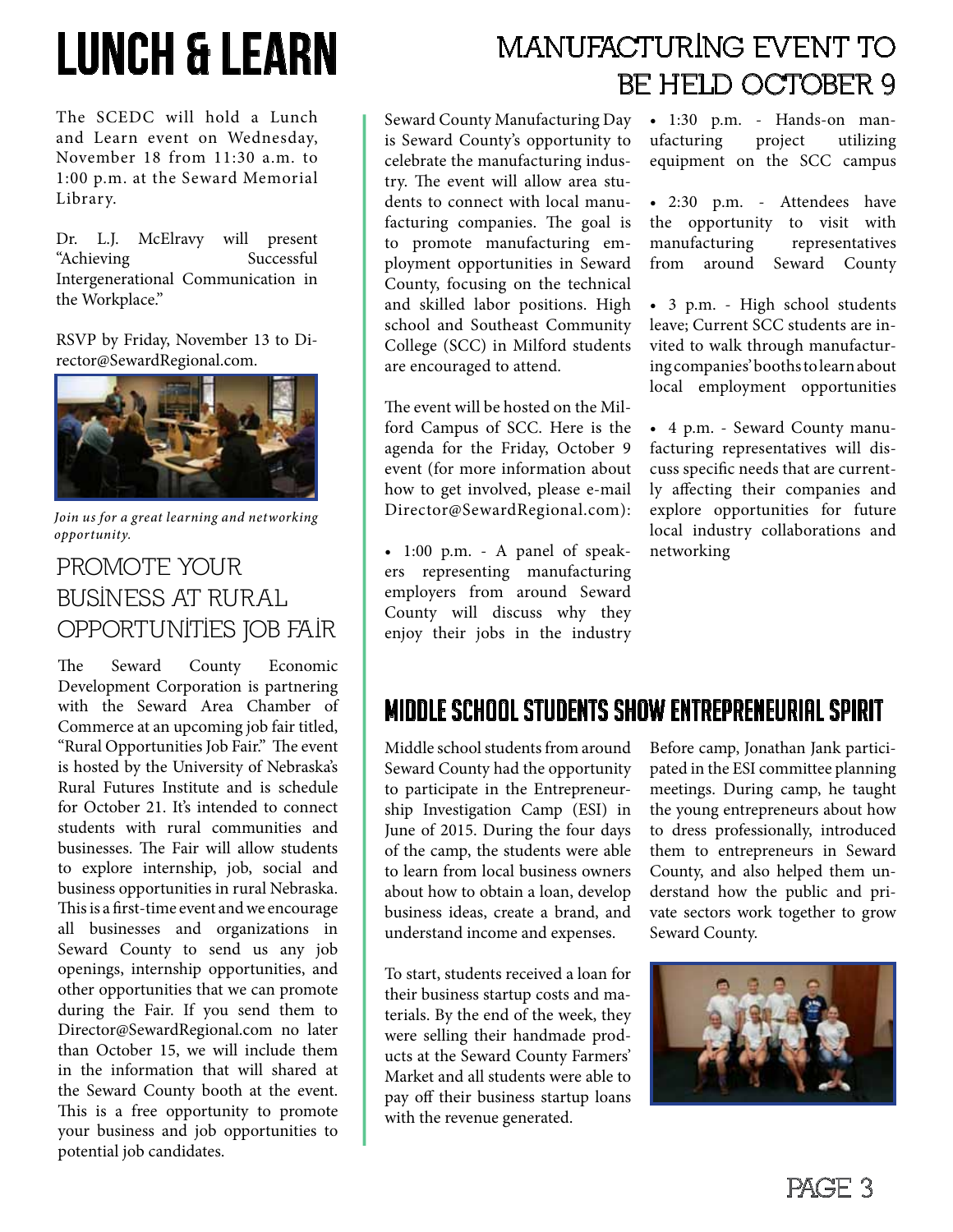#### Seward Downtown Patron and Business SURVEY 2015 CONTINUED FROM PAGE 1

business development plan. The majority felt that working to keep downtown attractive was the most important.

#### \* Downtown Parking

53.5% feel more parking is needed and 46.5% feel there is adequate parking with the issues lying in perception or enforcement.

#### \*Future of Downtown Seward

28.6% can envision Downtown Seward as a highly desirable destination and 53.6% can envision Downtown Seward as a highly desirable destination depending on what is done.

Survey participants were asked what the downtown area needs more of to create the desired mix of businesses. The overall desired mix of downtown businesses are as follows:

- Retail (96.2%)
- Restaurants (92.3%)
- Services (88.5%)
- Professional (76.9%)
- Recreational (34.6%)

Survey Demographics: Of the patrons surveyed, 58% were female, and 42% were male. 16% were under the age of 35, 26% between the age of 35 and 54, 34% between the ages of 54-74, and 24% were above the age of 75. 64% of the people surveyed reside within Seward city limits, 28% in Seward county, and 8% outside of the county. 24% of respondents indicated they commute for work. Of those 24%, 35% commute less than 10 miles, 24% commute 11-20 miles, 29% commute 21-30 miles, and 12% commute 31-40 miles. 43.6% of merchants and/ or building owners surveyed were both owner and merchant, 48.7% were merchants, and 7.7% were building owners.

In general, downtown patrons are very satisfied with the downtown area in the Seward community and do not feel any major changes are needed. Merchants and building owners are satisfied with their current location. Key challenges are encouraging more local shopping, providing more parking, increasing foot traffic, finding qualified staff, and the economy in general. Keeping downtown attractive, providing financial incentives and programs for business success are the most important activities to increase private investment in the downtown area. Respondents envision downtown being a highly desirable location in the next 5 years.

#### SCEDC Membership Campaign is Completed

The Seward County Economic Development Corporation (SCEDC) completed their membership campaign on October 1. They will be celebrating their public and private members at their Annual Meeting. There is 4 public and 40 private members that raised nearly \$135,000 for the organization. This will provide funding to operate the SCEDC for the 2015-2016 fiscal years.

### LADP Website is Promoting the Southeast Nebraska Region

The Seward County Economic Development Corporation is partnering with the Seward Area Chamber of anizations in Seward County to send us any job openings, internship opportunities, and other opportunities that we can promote during the Fair. If you send them to Director@SewardRegional.com no later than October 15, we will include them in the information that will shared at the Seward County booth at the event. This is a free opportunity to promote your business and job opportunities to potential job candidates.





*https://www.facebook.com/ SewardRegional*